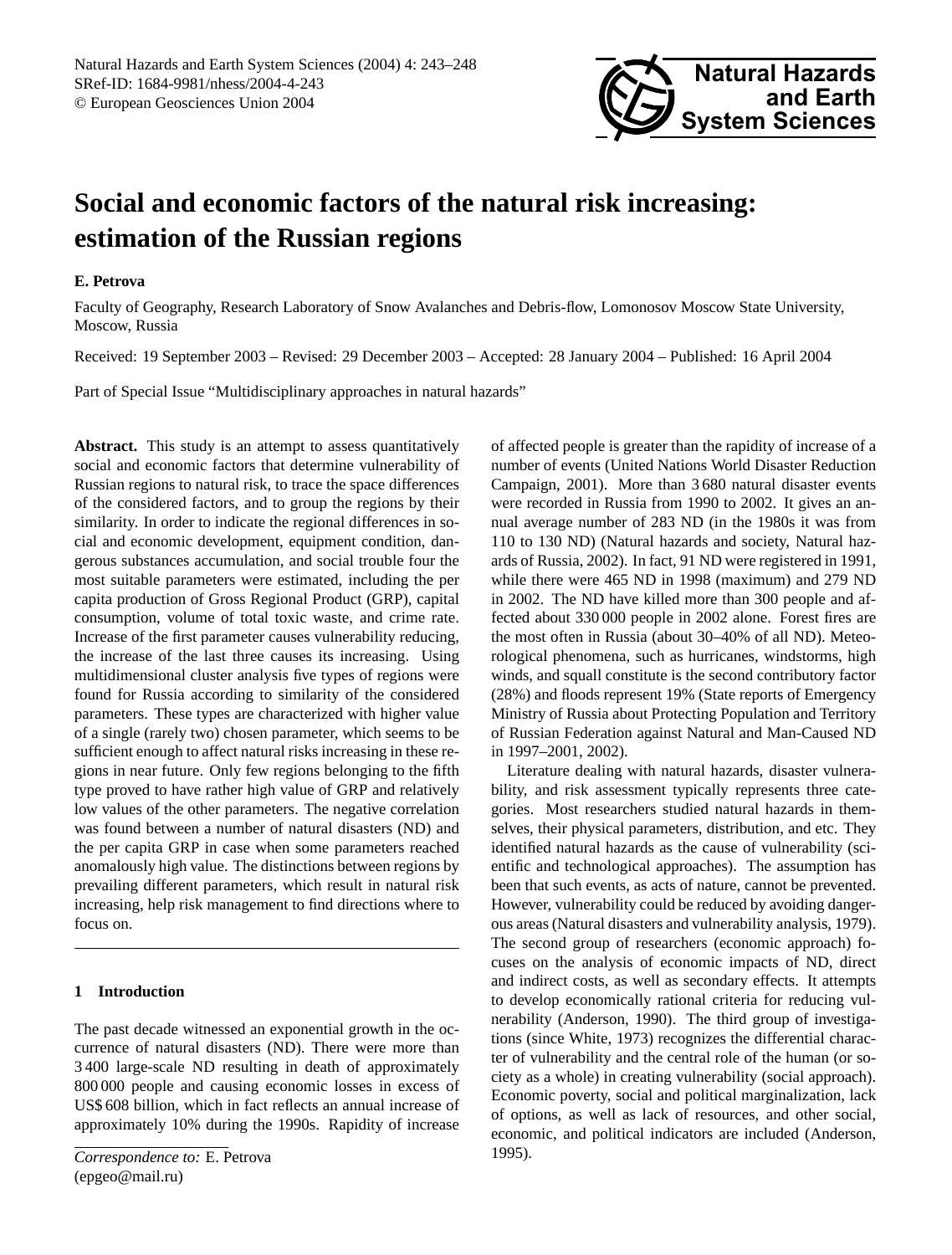

**Fig. 1.** Types of the Russian regions with similar values of the parameters.

More recent studies propose an integrated approach to natural risk assessment. Disaster is seen as social and economic phenomenon rather than geophysical and technical one (Global Change, 1991). So Myagkov and Kozlov (1993) ranked among the natural risks factors, such as social and psychological aspects, land-use experience, population density, technological complexity of production and communication, concentration of industrial capacities, especially, of hazardous plants. Myagkov (2001) emphasized ethnic and cultural features of population, such as inclination to risk, attitude to fate (as controlled or unavoidable), individual risk assessment, and response. According to (Natural Disasters in the World, Statistical Trend on Natural Disasters, 1994), interdependence between per capita Gross Domestic Product (GDP) and a number of ND for countries all over the world was found. In a framework for assessing vulnerability Anderson (1995) suggested including the four steps: 1) identifying hazards, 2) identifying exposure, 3) identifying the complex sources of the hazard, and 4) time and space dimensions. Weichselgartner and Bertens (2000) propose to synthesize both the physical and social factors. Along with hazard and exposure, in their concept such factors as preparedness, prevention, and response are considered. The result is a vulnerability map, where not only degree but also causes of vulnerability are given (hazard-of-place approach).

We believe (Petrova, 2002) that vulnerability also depends on economy type (industrial or agricultural), on region structure and dimensions, as well as on activity of economic relations between regions. The uniqueness of the objects within any region as well as the uniqueness of the region itself (residence areas of small and indigenous nations, areas with

unique natural environment, and others) increases its vulnerability.

This study is an attempt to assess quantitatively social and economic factors that determine vulnerability of Russian regions to natural risk, to trace space differences of the considered factors, and to group the regions by their similarity.

## **2 Research region and methods**

The level of administrative units of the Russian Federation (RF) was chosen for the research because comparable statistical data for the administrative units are available for assessment. The first step of the study was a selection of parameters for assessing social and economic conditions of the Russian regions, which affect vulnerability to ND. We have taken only four parameters that could better indicate the regional differences in social and economic development, equipment condition, dangerous substances accumulation, and social troubles. In our choice we were restricted by availability of official statistical data.

- The per capita production of Gross Regional Product (GRP) is the most informative economic parameter describing differences of the social and economic conditions of the regions, which in turn determine available material resources for vulnerability reducing.
- Wear and tear of equipment as well as social and industrial infrastructure including travel facilities essentially increases vulnerability. A statistical parameter for depreciation of assets (capital consumption) was taken for appropriate calculation.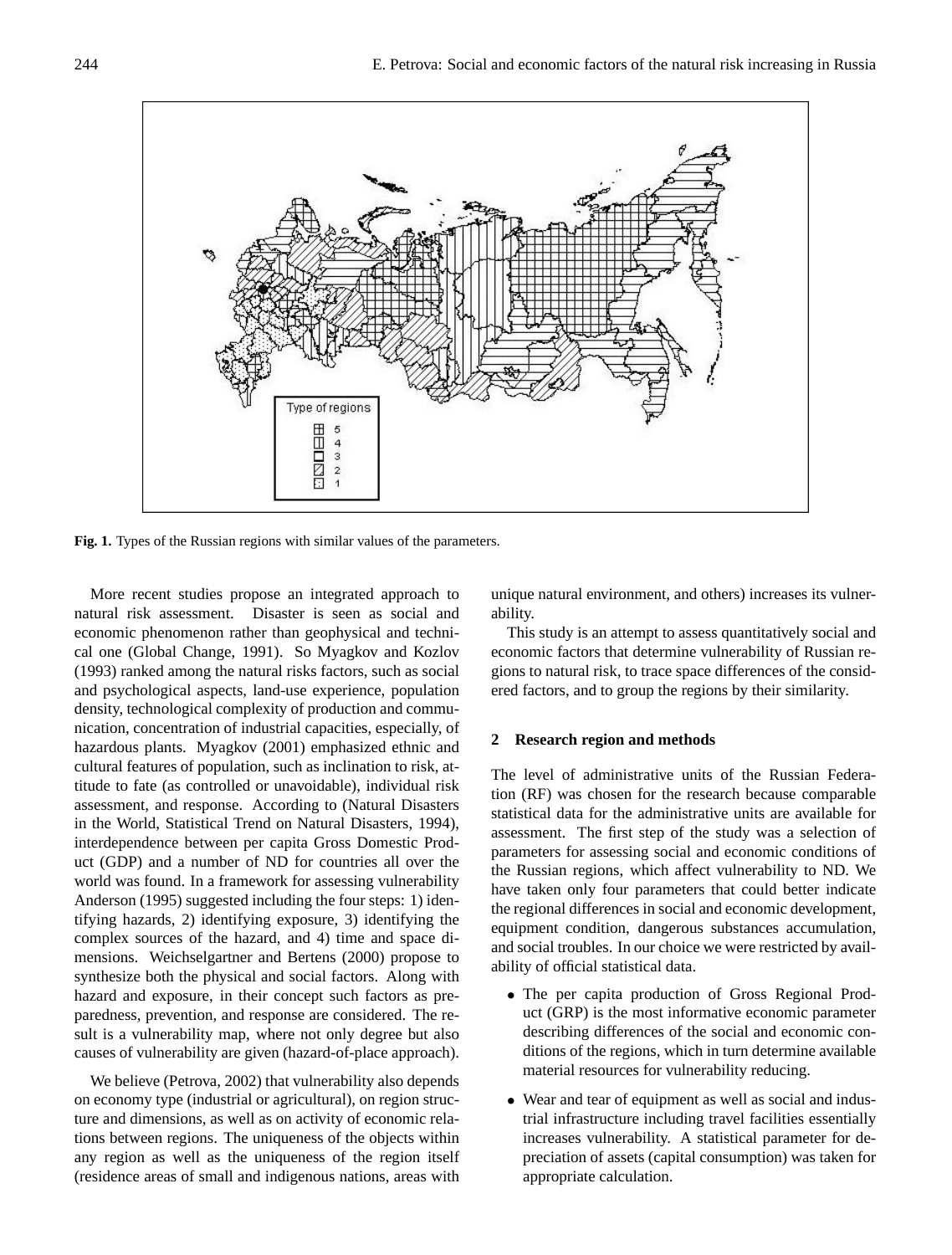| Type of<br>Regions | Per capita<br>GRP, US\$ |    | Capital<br>consumption, % |    | Volume of<br>toxic waste.<br>thousand tons |    | A number of<br>crimes per<br>$100000$ people |   | A number of<br>ND per 1 000<br>people |   |
|--------------------|-------------------------|----|---------------------------|----|--------------------------------------------|----|----------------------------------------------|---|---------------------------------------|---|
|                    | 4761                    | L  | 47.2                      | H  | 1798                                       | Ι. | 1613                                         | L | 0.37                                  | L |
| 2                  | 4457                    | L  | 45.5                      | H  | 1720                                       | L  | 2475                                         | H | 0.27                                  | L |
| 3                  | 4769                    | L  | 36.5                      | AL | 1941                                       | L  | 2.506                                        | H | 0.89                                  | H |
| $\overline{4}$     | 6108                    | H  | 40.8                      | L  | 20174                                      | AH | 1685                                         | L | 0.14                                  | L |
| 5                  | 11301                   | AH | 39.9                      |    | 1402                                       | L  | 1814                                         | L | 0.3                                   | L |
| Total              | 5449                    |    | 42.8                      |    | 4333.6                                     |    | 2073                                         |   | 0.42                                  |   |

**Table 1.** Average values of the parameters and a number of ND for the region types.

The parameters in Table 1 are ranked as follows: AL – anomalously low, L – low, H – high, AH – anomalously high.

- The highest risk results from destruction probability by natural hazards for radiation-dangerous units and storage of toxic and radioactive waste. Since the data of radioactive waste accumulation are not available, volume of toxic waste was taken.
- The regions with unfavorable social situation are more vulnerable. Criminality level was taken as an indicator of social troubles.

Data concerning the above-mentioned parameters were taken from the statistical yearbook Regions of Russia, 2001.

As the second step, average values and standard deviations of every taken parameter were calculated for all the regions. Then the values of each parameter in all the regions were classified in comparison with average ones. The values, which are higher (lower) than the average ones, were considered as high (low). The results differed from average values for more than the standard deviation were considered as anomalous ones.

The third step of the study was multidimensional cluster analysis (software package Gold-Geochemist) for all the 89 Russian regions by all taken parameters. This method permits us to group objects (regions) with similar values of the parameters. Afterwards the average values of every taken parameter were calculated for each group.

Finally the correlation analysis for relations between annual average number of ND (per 1000 people) and the per capita production of GRP was done. Data concerning a number of ND were taken from the State Reports of the Emergency Ministry of the Russian Federation. For the administrative units such data are available only for 1997–2002. The coefficient of correlation was calculated for the totality of regions as well as for the groups with anomalously high values of the parameters.

## **3 Results**

Majority regions of Russia (51 of 79 for whom the State Statistic Committee calculated this parameter) are characterized with the per capita GRP lower than the average one (US\$ 5 449 if to take into account purchasing-power parity). Three regions among these 51 (Tyva, Ingushetia, and Dagestan Republics) have anomalously low value of the parameter (less than US\$ 2 251). 23 regions have high value. Five regions only (Tyumen Region, Moscow, Krasnoyarsk Territory, and the Republics of Tatarstan and Komi) have anomalously high per capita GRP (more than US\$ 9 500).

In 50 regions the capital consumption exceeds 42.8% (average value). Moreover, it is more than 48.4% (anomalously high) in Novosibirsk, Penza, Kirov, Postov, Kursk, Yaroslavl, Samara, Volgograd Regions, and in the Republic of Ingushetia. Equipment aging is the most catastrophic in case of chemical, petrochemical, and oil-processing industry, including gas and oil pipelines. Capital consumption reached in Russia 70% for the oil refineries, from 70 to 80% for railway facilities, 72% for pipelines, and 75% for housing utilities and services (State reports of Emergency Ministry of Russia about Protecting Population and Territory of Russian Federation against Natural and Man-Caused ND in 1997–2001, 2002).

Storing and processing toxic waste are under statistical observation in Russia since 1994. We estimated toxic waste stored in the regions from 1994 to 1999. Anomalously high volumes of toxic waste (more than 13 million tons) were accumulated during this period in Republic Bashkartostan (Bashkiria), Orenburg, Chelyabinsk, Kemerovo, Vologda Regions, and Krasnoyarsk Territiory. 12 regions have high values of the parameter (more than 4333.6 tons). The more toxic waste is in a region, the higher is disaster probability with fatal consequences in case of natural hazard impact on such waste stores.

Anomalously high criminality level (more than 2600 registered crimes per 100 000 people) was marked in Kurgan, Perm, Leningrad, Novosibirsk, Tyumen, Irkutsk, and Magadan Regions, as well as in Buryatia, Jewish Autonomous Area, and Khabarovsk Territory. 29 regions have high values of the parameter (more than 2073). Of course, negative social conditions do not influence directly on occurrence of natural hazards. Nevertheless, strengthening social troubles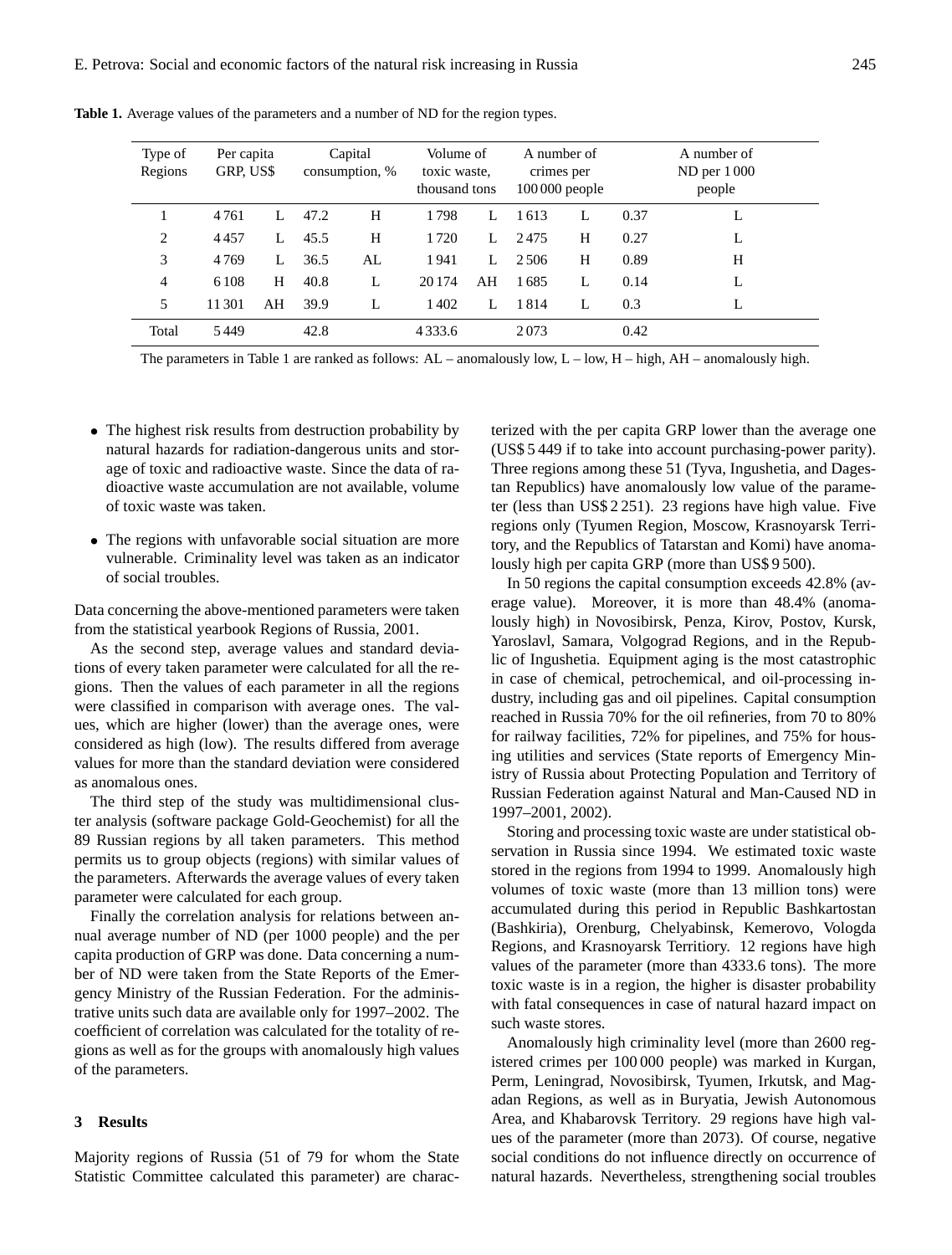

**Fig. 2.** Relation of the social and economic parameters for different types of regions.



**Fig. 3.** Dependence between the per capita production of GRP and a number of ND per 1000 people.

lead to increasing both disaster seriousness and so called "human factor", possibility of man-caused disasters (due to unpremeditated actions, sabotage, or acts of terrorism).

Using multidimensional cluster analysis five types of regions were found for RF according to the similarity of the above-mentioned parameters that permitted us to create a map (Fig. 1). The difference between these types is distinctly shown on the graphs (Figs. 2a–c). The main characteristics of the types are shown in Table 1. These types are characterized with higher value of a single (rarely two) parameter.

- The first type of regions (22 regions) is generally characterized with high and anomalously high capital consumption and low per capita GRP.
- The second type includes 21 regions and is characterized with both high capital consumption and high criminality level, and low per capita GRP.
- The third type is marked with the highest criminality level and low per capita GRP. 18 regions of this type have also the highest quantity of ND per 1000 people.
- 11 regions of the forth type are characterized with high volumes of toxic waste and per capita GRP.
- 7 regions of the fifth type are the most successful from all points of view. They are characterized with both high per capita GRP and relatively low values of all parameters increasing natural risk.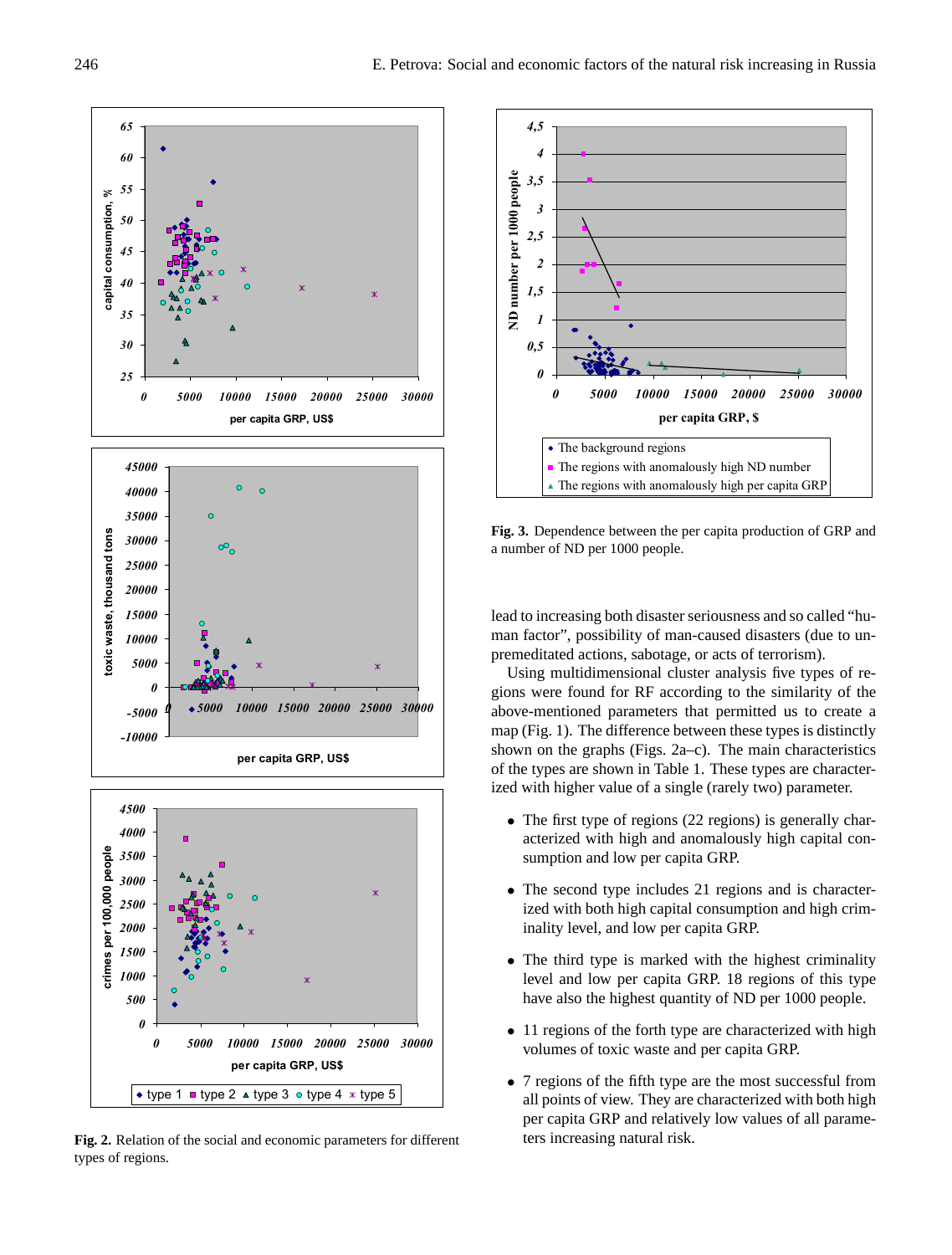Table 1 also shows data concerning an annual average number of ND per 1000 people. Analyzing the table one can note inverse relation between the per capita GRP and a number of ND for three region types. For example, high (the forth type) and anomalously high (the fifth type) per capita GRP corresponds to a low ND number. One of the types (the third one) has low per capita GRP value and simultaneously high ND quantity. At the same time the first and the second types have low values of both per capita GRP and a number of ND. It shows rather a complex character of the relation. In general, there is a trend to ND number reducing if per capita GRP increases (Fig. 3). In principle, this dependence is similar with that between per capita GDP and a number of ND on the international level (Natural Disasters in the World, Statistical Trend on Natural Disasters, 1994). However, the coefficient of correlation for the totality of regions is too low (–0.21). That is why we tried to find out more precise structure of this correlation.

As the Fig. 3 shows this interdependence is watched more distinctly in those regions, where either per capita GRP or a number of ND are anomalously high. In the first case the coefficient of correlation is –0.69 and in the second case it is –0.61. The rest of the regions have the coefficient of correlation –0.27. Anomalously high annual average number of ND is marked in the Republics of Karachai-Cherkess, Adygei (the Northern Caucasus), and Altai (the West Siberia), in Chukchi, Koryak, and Jewish Autonomous Areas, as well as in Amour and Sakhalin Regions and Khabarovsk Territory (the Far East). The relatively small increase of the per capita GRP corresponds to sharp reducing a number of ND in this group. The above-mentioned regions with anomalously high values of the per capita GRP have simultaneously low and anomalously low ND number. One can assume that this relationship is a result of reducing vulnerability after the per capita GRP has exceeded a certain level.

#### **4 Discussion and perspectives**

In generally the results of the presented study corroborate the assumption that the social and economic factors have a certain influence on natural risks increasing (or decreasing). More distinctly it is shown in the negative correlation between the per capita production of GRP and a number of ND. However, we have found this interdependence to have more complex structure. So this relation is more intimate in those regions, where either per capita GRP or a number of ND are anomalously high. Of course, the analysis will be continued. For instance, it needs to be extended for longer period of ND observation. The background group of regions, which is heterogeneous in regard to this correlation, requires the special attention. The other parameters could be also taken into account.

Using multidimensional cluster analysis five types of Russian regions were found by the similarity of the taken parameters. It is interesting that every group is characterized with a single (rarely two) prevailing factor resulting in nature risk increasing: high or anomalously high values of capital consumption, toxic waste, and crime rate with simultaneously low values of GRP. It seems to be sufficient enough to affect increase of a number and seriousness of ND in these regions in near future. Only few regions belonging to the fifth type proved to have relatively low values of the three parameters and rather high values of GRP. The analysis permitted us to create a map that shows differences in prevailing risk factor for the region types, which help risk management to find directions where to focus on. That is the main difference between the proposed approach and the approach based on calculation of an average indicator of vulnerability (Weichselgartner and Bertens, 2000). In future the distinctions of the both methods should be taken into account for problem statement. For example, it is interesting to compare the both approaches by creating maps for the same area.

This study is the first attempt of such an analysis for the Russian regions. In future contribution of the other social and economic factors as well as nature peculiarities should be investigated. The seriousness of disasters, the various types of natural hazards should be considered.

*Acknowledgements.* The author would like to express special thanks to Y. Mironov for help in multidimensional cluster analysis and important remarks that were accepted. Thanks go also to O. Trapeznikova for help in paper translation into English.

Edited by: T. Glade Reviewed by: two referees

### **References**

- Anderson, M. B.: Analyzing the costs and benefits of natural disaster responses in the context of development, Environment Working Paper, 29, WB, Washington, D.C., 1990.
- Anderson, M. B.: Vulnerability to disaster and sustainable development: a general framework for assessing vulnerability, edited by Munasinghe, M., Clarke, C.: Disaster prevention for sustainable development, A report from the Yokohama World Conference on Natural Disaster Reduction, May 23–27, 1994, Washington, D.C., 1995.
- Global Change, Geographical Approaches, Nucson, Univ. of Arizona Press, 1991.
- Myagkov, S. M.: Social Ecology, Ethnic and cultural foundations for sustainable development, (in Russian), Moscow, 2001.
- Myagkov, S. M. and Kozlov, K. A.: The extent of technogenous and natural hazards in Russia, (in Russian), Herald of the Moscow State Univ., Series 5, Geography, 5, 3–11, 1993.
- Natural disasters and vulnerability analysis, Report of the Expert Group Meeting, 9–12 July, UNDRO, Geneva, 1979.
- Natural Disasters in the World, Statistical Trend on Natural Disasters, National Land Agency: Japan, IDNDR, Promotion Office, 1994.
- Natural hazards and society, (in Russian), Natural hazards of Russia, 1, edited by Vladimirov, V. A., Vorob'ev, Yu. L., Osipov, V. I., Moscow, 2002.
- Petrova, E. G.: The Aggravation of Socio-Ecological Risks in the Russian Regions, Russia and the Contemporary World, (in Russian), 4 (37), 75–82, 2002.